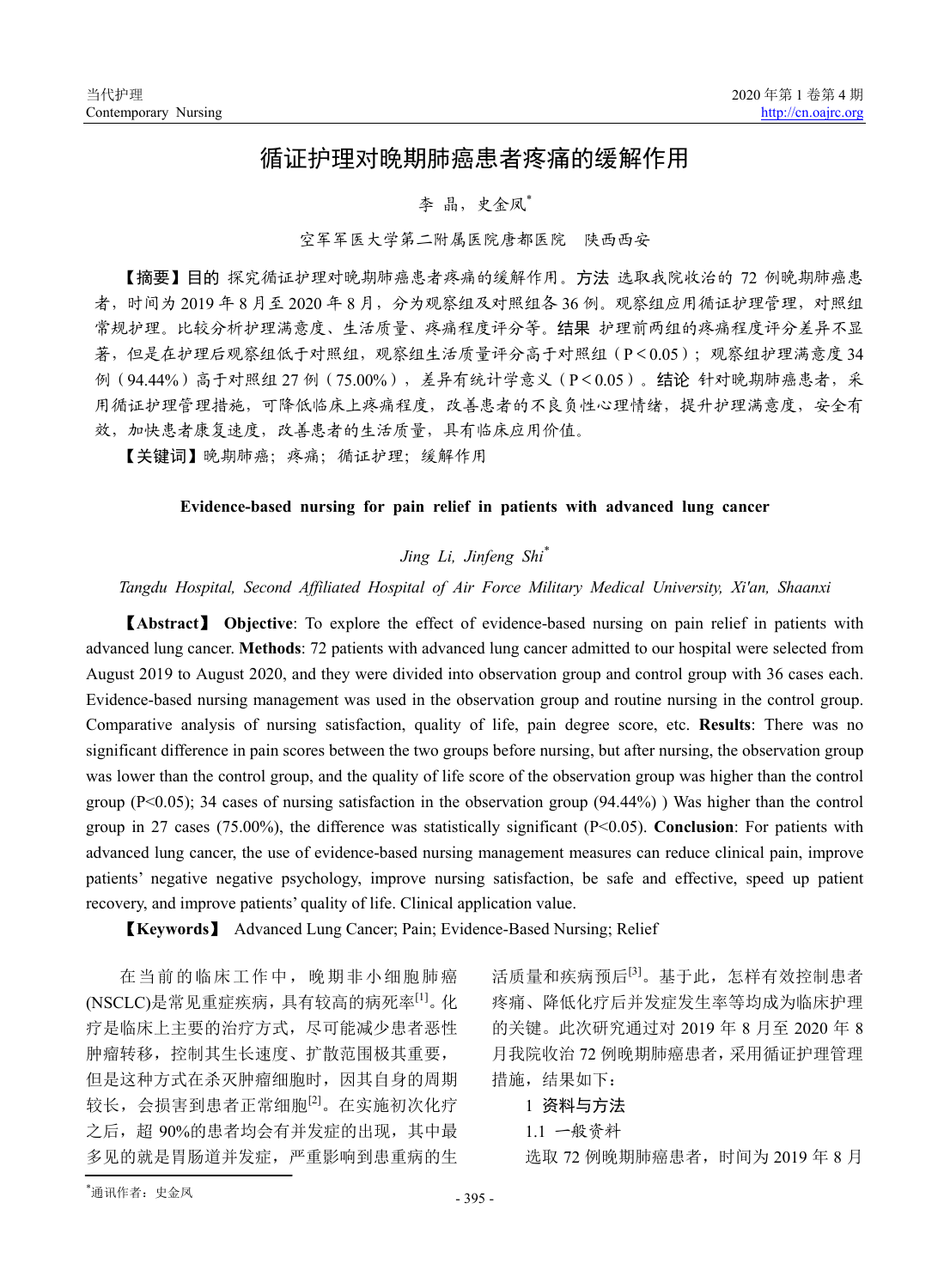至 2020 年 8 月,分为观察组及对照组各 36 例。观 察组应用循证护理管理,对照组常规护理。比较分 析护理满意度、生活质量、疼痛程度评分等。患者 均经医院伦理委员会批准,自愿参与本研究。排除 标准: 排除标准: 患有精神疾患者; 妊娠期或哺乳 期妇女;心、肺、肾功能不足;不同意此次观察者。 纳入标准:符合晚期肺癌诊断标准;既往无精神病 史者;研究对象依从性良好,具备理解和沟通能力; 基本资料完整。其中观察组年龄(45~75)岁,平 均 $(55.2+2.1)$  岁, 男 20 例, 女 16 例; 对照组年 龄(46~74)岁,平均(55.8±2.3)岁,男 25 例, 女 11 例。对比一般资料,无统计学差异。

1.2 方法

1.2.1 对照组

常规护理。遵医嘱对患者实施治疗,同时加强 入院宣教,密切监测患者的生命体征等情况。

1.2.2 观察组

应用循证护理管理。(1)护理人员针对长期卧 床者,应当积极预防压疮的出现,协助其翻身;(2) 积极了解患者的想法,积极交流沟通,鼓励并帮助 患者建立对抗疾病信心,减少疾病带来的焦虑、抑 郁、烦躁和紧张等不良心理,叮嘱家属给予更多的 陪伴;(3)对发生的潜在风险积极提出预防措施;

(4)会有强烈的痛感出现在患者的疾病治疗中,因 此护理人员应当致力于对其使用镇痛药,按照医嘱 缓解,还可选择看一些搞笑的娱乐节目、听一些欢 快的音乐等方式散患者对疼痛的注意力;(5)护理 人员应当按照患者的情况,查阅相关资料,准确评 价患者病情后提出相应的护理措施;(6)在患者入 院时,了解其自身感受,评估患者的病情,普及肺 癌的治疗方式、注意事项、相关知识等,掌握基本 资料,促使患者一定程度上了解疾病。

1.3 观察指标

对比两组住院时间、费用、临床疗效、持续正

压通气等情况。护理满意度评分<sup>[4]</sup>:总满意度=(一 般满意+非常满意)/总例数\*100%,其中非常满意: 80~100 分,一般满意:60~79 分,不满意:0~ 59 分, 满分 100 分 共 10 个小项。选择 WHOOOL -BREF 评分量表,当生活质量越好,评分就越高, 划分为共 5 个领域,共 26 个项目,社会、躯体、环 境、心理、综合[5]。

1.4 统计学处理

临床上选取 SPSS1823.0 软件, 用 (  $\overline{X}$  ±s) 表 示计量资料,t 检验; $x^2$  检验, 率为计数资料,  $P < 0.05$ 有统计学意义。

2 结果

2.1 两组疼痛程度比较

护理前两组的疼痛程度评分差异不显著,但是 护理后观察组低于对照组(P<0.05), 见表 1。

表 1 两组疼痛程度比较 (x±s, 分)

| 组别  | 例数 | 护理前           | 护理后           |
|-----|----|---------------|---------------|
| 观察组 | 36 | $8.42 + 1.37$ | $3.88 + 0.53$ |
| 对照组 | 36 | $8.35 + 1.31$ | $5.23 + 1.13$ |
| t   |    | 0.2216        | 6.4898        |
| р   |    | 0.8246        | 0.0000        |

2.2 两组生活质量比较

观察组各项活质量评分高于对照组(P<0.05), 见表 2。

2.3 两组护理满意度比较

观察组护理满意度 34 例(94.44%)高于对照组 27 例(75.00%) (P<0.05), 见表 3。

3 讨论

早期时肺癌患者的症状并不显著,所以造成在 就诊时已经发展为晚期,实施临终关怀期的家庭护 理极其重要,增加患者的生命宽度,体会和家属间 的温暖。所以对肺癌患者实施循证护理干预的措施, 给予高维生素、易消化、高蛋白的饮食,常按摩和

| 组别  | 例数 | 社会             | 躯体             | 环境             | 心理             | 综合             |
|-----|----|----------------|----------------|----------------|----------------|----------------|
| 观察组 | 36 | $25.97 + 5.45$ | $23.18 + 5.36$ | $23.38 + 5.17$ | $23.39 + 5.35$ | $26.49 + 5.61$ |
| 对照组 | 36 | $18.01 + 5.31$ | $17.61 + 5.21$ | $17.21 + 5.12$ | $17.22 + 5.21$ | $18.61 + 5.52$ |
|     |    | 5.4586         | 4.4274         | 5.0977         | 4.8934         | 5.9381         |
| D   |    | 0.0000         | 0.0000         | 0.0000         | 0.0000         | 0.0000         |

表 2 两组生活质量比较(x±s,分)